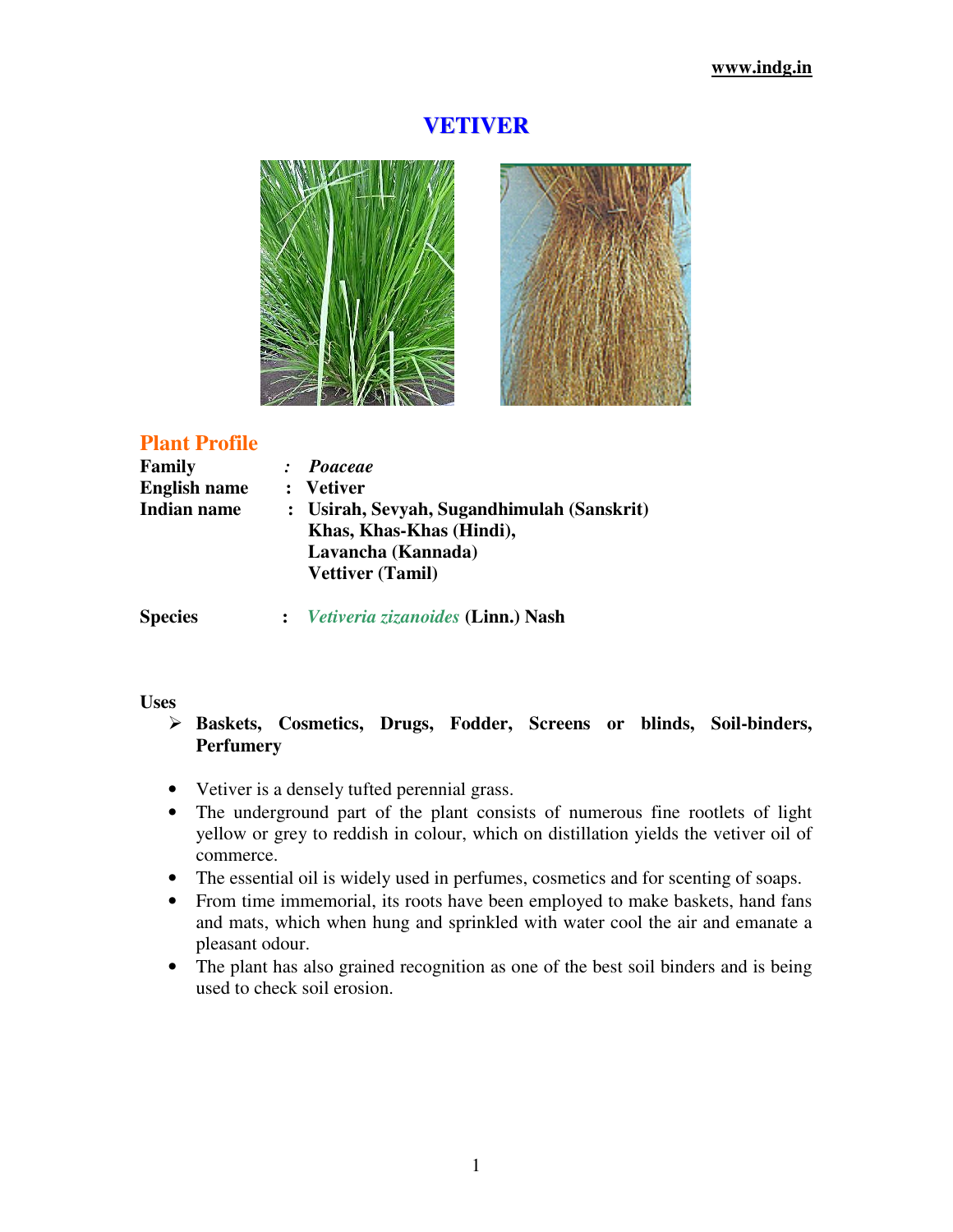**SOIL** 

- The plant is sufficiently hardy and found growing on a wide variety of soils. Light soils, however, should be avoided as the roots obtained produce very low percentage of oil.
- Red lateritic soils with good organic matter are considered ideal as the roots produced in such soils are thick and contain more essential oil.
- It can be grown in saline and alkaline soils also even at a pH range of 8.5 to 10.0.

# **CLIMATE**

- The crop prefers tropical and sub-tropical climate for its proper growth, development and essential oil yield.
- It grows luxuriantly in places with annual rainfall of about 100-200 cm, having a temperature ranging from  $21-44^{\circ}$ C and with moderately humid climate.
- In places which are otherwise suitable but have scanty rainfall, it can be grown as an irrigated crop for extraction of oil.

# **VARIETEIS**

Hyrbid-7, Hybrid-8, Sugandha, ODV-13, K3-1, K3-2, Kesari, Gulabi and Dharini.

# **INPUTS**

| Sl.No. | <b>Materials</b>         | Per acre | Per hectare |
|--------|--------------------------|----------|-------------|
|        | Plants materials (slips) | 30,000   | 75,000      |
|        | Farm Yard Manure (t)     |          |             |
|        | Fertilizers (kg)         |          |             |
|        |                          | 10       | 25          |
|        | $P_2O_5$                 | 10       | 25          |
|        | $K_2O$                   |          | 25          |

# **CULTIVATION**

# **Propagation**

- The plant has a bushy nature and forms clumps during its growth period.
- The clump when broken gives a number of small units known as slips.
- These slips are the units of propagation and on planting, they establish as individual plants. While preparing the slips for planting fibrous roots and leaves should be trimmed off.

# **Planting**

- The crop is planted during the months of June-July at the advent of rainy season about 10 cm deep vertically and at a spacing of 45 x 30 cm apart.
- Late planted crop yields coarse roots which yield inferior quality oil.